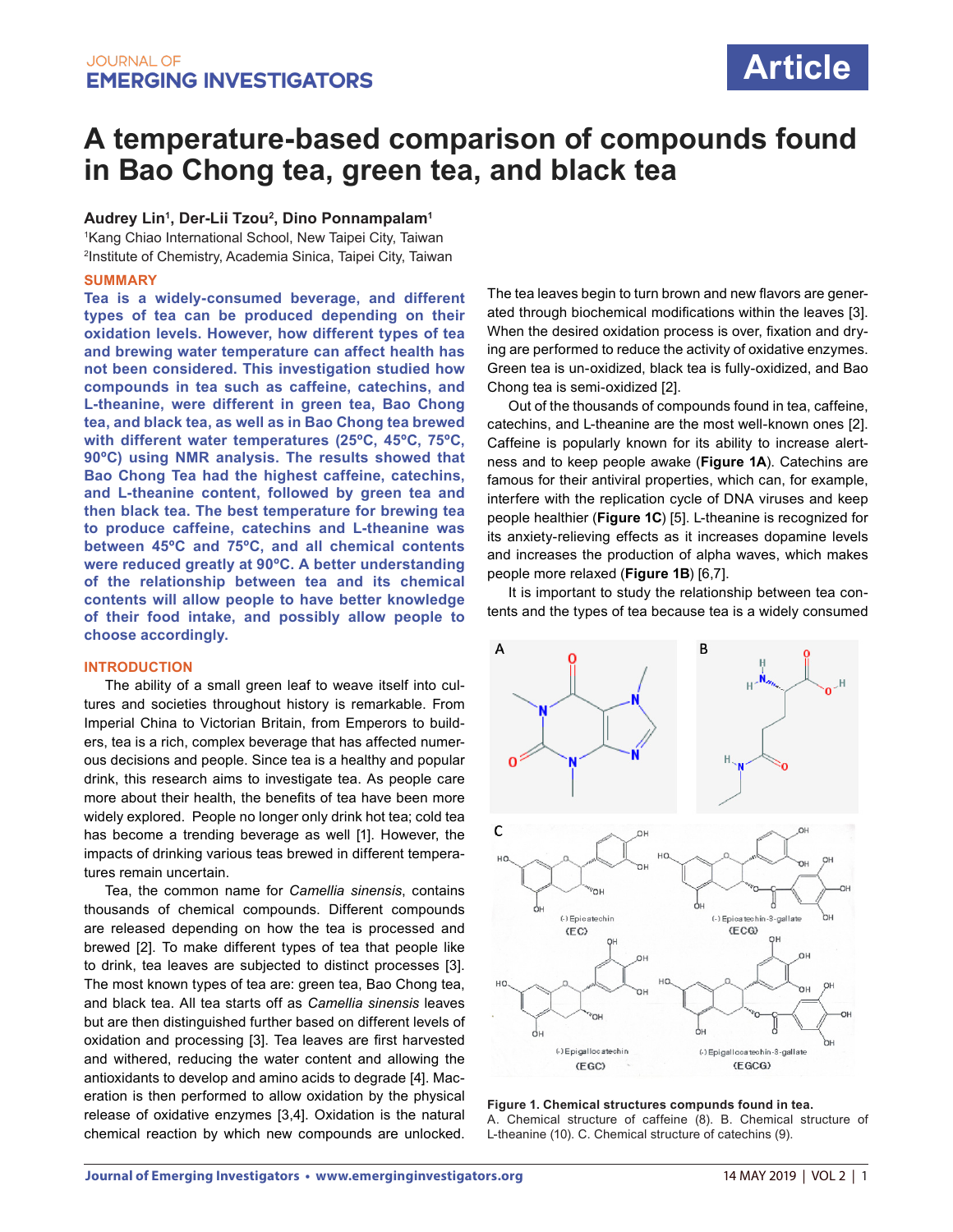beverage, and a better understanding of its composition will allow people to choose their preferences accordingly. Also, a better understanding of chemical contents in tea could lead to more developed applications in health. For example, green tea is suggested to be beneficial in reducing the risk for cardiovascular diseases [11]. Therefore, this research aims to gain a better understanding of how green tea, Bao Chong tea, and black tea can affect health, and how brewing temperature can affect the release of caffeine, catechins, and L-theanine. This research investigated how caffeine, catechins, and Ltheanine are different in green tea, Bao Chong tea, and black tea and how water temperature affects the levels of caffeine, catechins, and L-theanine in Bao Chong tea. It was hypothesized that the levels of caffeine, catechins, and L-theanine in Bao Chong tea would be in between the levels found in non-oxidized green tea and fully-oxidized black tea because it is semi-oxidized. It was also hypothesized that higher water temperatures used to brew tea would result in higher concentrations of caffeine, catechins, and L-theanine because the high water temperature causes the breakdown of cell walls and the release of compounds.

### **RESULTS**

### Comparing Caffeine, Catechins and L-theanine in Green tea, Bao Chong tea, and Black tea

Three types of tea samples, green tea, Bao Chong tea and black tea, were brewed with 75ºC water for three minutes and analyzed using NMR to compare the levels of caffeine, catechins, and L-theanine in tea. This experiment was conducted to test the hypothesis that semi-oxidized tea produces levels of tea compounds between non-oxidized and fully-oxidized tea.

The peaks are the highest in Bao Chong tea than in green tea and black tea. Bao Chong tea contained the most caffeine, catechin, and L-theanine content, followed by green tea and then black tea (**Figure 2**).

## Comparing Bao Chong tea under 45º, 75º, and 90ºC Brewing **Water**

Bao Chong tea samples were brewed in 45ºC, 75ºC, and 90ºC water for three minutes. The supernatant liquid was extracted and analyzed using NMR to answer the research question of this investigation "How does water temperature affect the levels of caffeine, catechins, and L-theanine in green tea, Bao Chong tea, and black tea?"

The experiment showed that lower water temperatures resulted in higher chemical content (**Figure 3**). Both catechins and L-theanine content decreased as the brewing water temperature increased. The caffeine content remained about the same for 45ºC and 75ºC, then decreased for 90ºC. Both caffeine and catechins peaks shifted upfield for 45ºC and 75ºC. There was also an unordered shifting pattern of caffeine peak in 7.60 ppm.

Through this experiment, it was found that levels of all three compounds tested: caffeine, catechins and L-theanine,



**Figure 2. NMR analysis of the three tea samples.** The spectra have been modified for easier reading. Corresponding peaks are denoted by ■ [caffeine]; ▲ [catechins]; circle [L-theanine]. Caffeine, catechins, and L-theanine are labeled according to the literature [12].

remained the same for 45ºC and 75ºC, then decreased for 90ºC (**Table 1**).

### Comparing Bao Chong tea under 25º and 45ºC Brewing Water

Bao Chong tea samples that were brewed under 25ºC and 45ºC were also analyzed using NMR. The 25ºC trial used tea leaves and was immersed for 12 hours, while the 45ºC trial used tea leaf powder and was brewed for only 3 minutes. The different conditions were designed to match how people typically make cold tea, so the sample will be in a condition

|                     | $25^{\circ}$ C | 45°C    | 75°C    | 90°C    |
|---------------------|----------------|---------|---------|---------|
| <b>Brewing Time</b> | 12 hrs         | 3 mins  | 3 mins  | 3 mins  |
| Caffeine            | 4:4:4:1        | 5:5:4:1 | 5:5:4:1 | 4:4:4:1 |
| Catechin            | 1:4:1          | 1:3:1   | 1:3:1   | 1:2:1   |
| L-theanine          | 4:1:1          | 4:1:1   | 4:1:1   | 2:1:1   |

**Table 1.** Ratio of Caffeine, Catechins, and L-theanine content integrated peaks**.** Each number represents a different peak.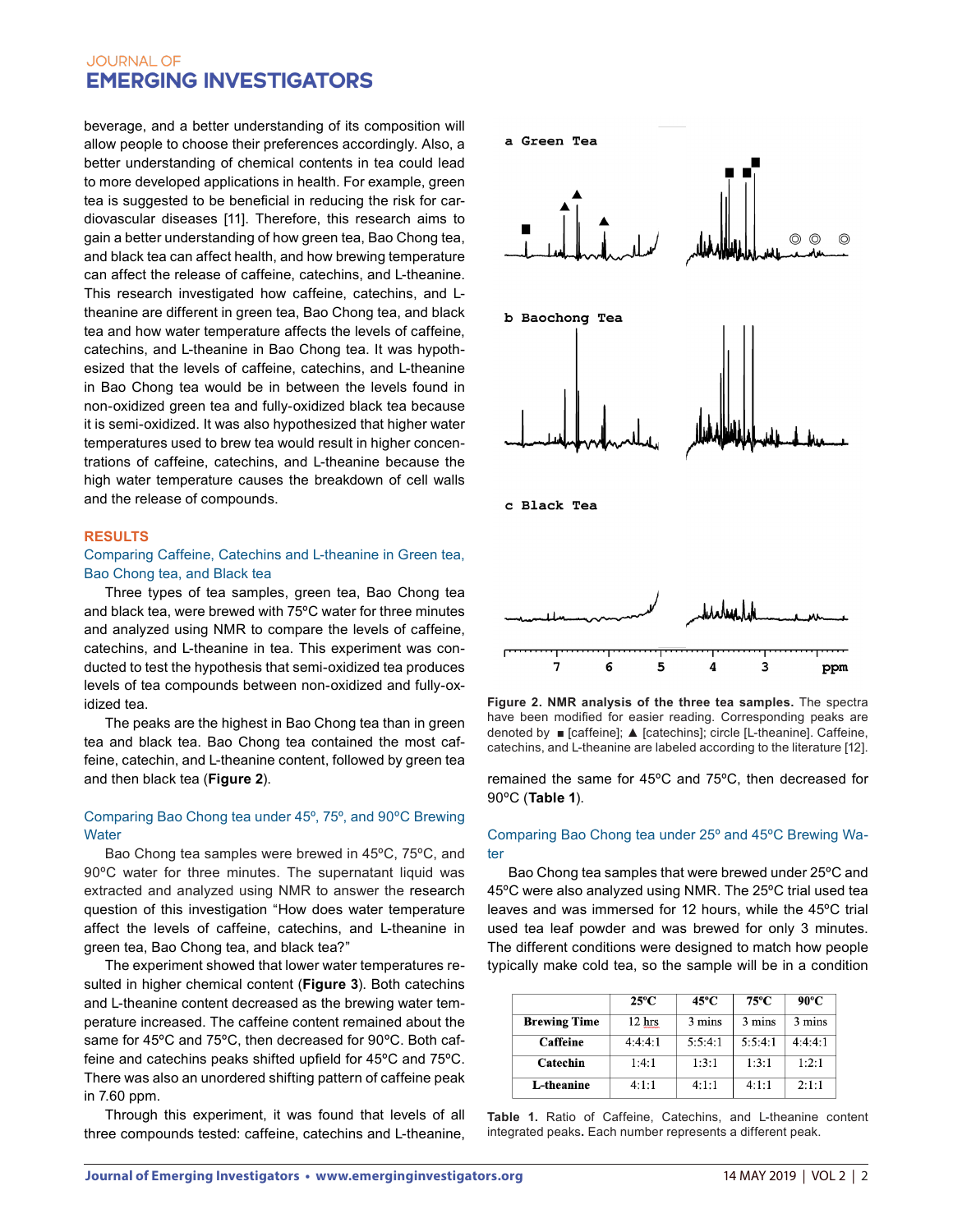

**Figure 3. NMR Spectra of Bao Chong tea brewed in different temperatures of water.** Tea was brewed at 25°C for 12hrs (purple). 45°C for 3 mins (blue). at 25°C for 12hrs (purple), 45°C for 3 mins (green), 75°C for 3 mins (red), and 90°C for 3 mins Corresponding peaks are denoted by ■ [caffeine], ▲ [catechins], and circle [L-theanine].

similar to when it is normally consumed [13]. This expands the brewing water temperature range and compares the two samples in a more applicable condition.

In this experiment, it was found that the amount of caffeine increased, catechins decreased, and L-theanine remained the same from 25ºC to 45ºC (**Figure 4-6**). However, there is a suspected structural change to either caffeine or a type of catechin (**Figure 5,6**). It was also found that the Caffeine and catechins peaks shifted upfield for about 0.01 ppm, and the peaks remain about the same in L-theanine (**Figure 5,6**). Besides the shifts, there was also a peak structural change at 3.8 ppm (**Figure 5**). The implications of the results are further clarified in the discussion section.

#### **DISCUSSION**

### Comparing Caffeine, Catechins and L-theanine in Green tea, Bao Chong tea, and Black tea

A better understanding of the amounts of caffeine, catechins and L-theanine in different types of tea will allow people to choose their preferred type of beverage. For example, elders might want to consume less caffeine to prevent sleep disturbance [14]. The signals of the studied compounds are clearly detected: L-theanine within 1 to 2 ppm, caffeine within 3 to 4 and 7 to 8 ppm, and catechins within 6 to 7 ppm (parts per million) (**Figure 2**). Bao Chong tea had the highest caffeine, catechin, and L-theanine content, followed by green tea and then by black tea (**Figure 2**).

However, the findings are not supported by existing literature. From the literature review, many studies suggested that green tea, which is un-oxidized tea, has the highest content of catechins and L-theanine, while black tea, which is the fullyoxidized tea, has the highest caffeine content [1,15,16]. The literature also suggests that half-oxidized tea has the highest caffeine content [17]. The outcome of this study, however, suggests that Bao Chong tea is the richest in all three compounds. A possible explanation of the differences could be the different production process or tea leaves used. Therefore, various tea brands or origins could be compared in future studies.

For all three tea samples, no phase shifts were observed, indicating there were no environmental changes to hydrogen and therefore no structural changes to the chemical contents in tea [18,19]. This is important as any slight changes to the chemical structure might not produce the same health effects [18]. As tea contains more than thirty thousand compounds, it is crucial to understand that tea processing does not change chemical structures and is safe for human consumption [1].

# Comparing Bao Chong tea under 45º, 75º, and 90ºC Brewing **Water**

Tea is valued not only for its taste, but also for its antioxidant content, which can bring health benefits. Besides the production of tea, temperature of the brewing water could also cause great differences in the taste of tea or even the released compounds. Based on the results of this study, the best temperature for brewing tea to produce caffeine, catechins and L-theanine was between 45ºC and 75ºC. Caffeine, catechins and L-theanine levels remained the same for 45ºC to 75ºC but reduced greatly when the temperature increased to 90ºC (**Figure 3, Table 1**). The varying amounts of compounds in the tea when brewed with different water temperatures might be due to the fact that there are certain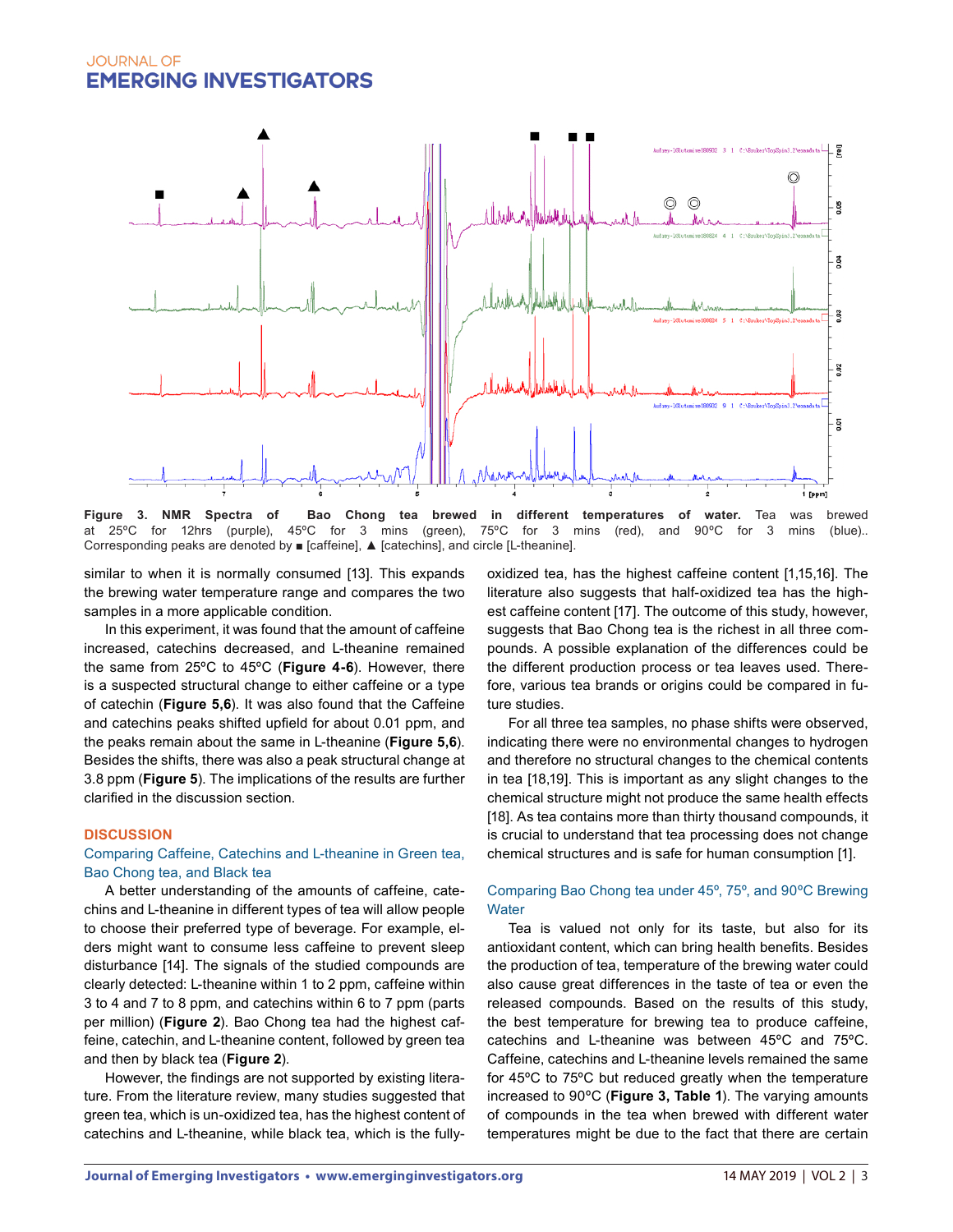

**Figure 4. 0 to 2.5 ppm NMR spectra of 25ºC and 45ºC Bao Chong Tea.** Spectra represent brewing temperatures 25ºC [red] and 45ºC [blue].Corresponding peaks are denoted by ■ [caffeine], ▲ [catechins], and circle [L-theanine].

ranges of temperatures that are best for the compounds to be released [20-22].

However, the literature suggests that the optimum conditions to extract L-theanine is 80ºC, 85ºC for catechins, and 90ºC or 100ºC for caffeine [20-22]. This difference might be due to different measuring methods. For further research, various types of tea could be brewed at different temperatures, followed by analysis of the levels of different compounds.

Another finding in this study was that the caffeine and catechins peaks shifted upfield to different amounts for 45ºC and 75ºC compared to 90ºC (**Figure 3**). Also, the shifting pattern of the caffeine peak to 7.60 ppm is unordered (**Figure 3**). The shifting peaks might indicate slight changes in the NMR magnetic field or changes in concentration or additives [19]. It could be concluded that there were hydrogen related environmental changes, but the compound itself did not change [19]. Since the shifting was not appreciable, it can be assumed that the changes were minimal [19]. Further investigation is required to identify the nature of the changes that occurred.

All the peaks that do not indicate caffeine, catechins and L-theanine represent different compounds found in tea. There were not many significant changes observed for those other peaks besides the area between 5.20 ppm to 5.40 ppm, which is suspected to be sugar, indicating that most compounds were not sensitive to brewing water temperature (**Figure 3**) [12]. An explanation to this could be that sugar becomes very sensitive to molecular changes when it reaches around 90ºC and will be released greatly at 90ºC. However, an indepth literature search found no supporting evidence to prove or disprove the explanation, so this could be a direction for future research.

### Comparing Bao Chong tea under 25º and 45ºC Brewing **Water**

Cold-brewed tea is also a common drink and can be made easily by immersing tea leaves in bottled water for 12 hours [13]. Therefore, this experiment aimed to compare 25ºC and 45ºC brewing water. However, the experiment between 25ºC and 45ºC Bao Chong tea is distinct from the previous two because the two samples were prepared differently. The 25ºC trial used tea leaves that were immersed for 12 hours, while the 45ºC trial used tea leaf powder that was immersed for 3 minutes. Thus, the outcome cannot be attributed to the temperature change.

Although the 25ºC and 45ºC trials differed by their preparation, the changes were noteworthy. The amount of caffeine increased, catechins decreased, and L-theanine remained the same from 25ºC to 45ºC (**Figure 2**). The general pattern remained as well, indicating that the length of time which tea leaves are immersed in water will not affect the overall contents in the tea. However, there are two independent variables in this experiment, which makes the cause of the changes uncertain. Therefore, future research could compare 25ºC and 45ºC brewing temperature for the same amount of time, or brewing tea at the same temperature for various amount of times. This would clarify the changes within this experiment.

Additionally, shifted peaks were found for caffeine, catechins, and L-theanine (**Figures 4-6**). The shifting peaks indicate changes in NMR magnetic field, concentration, or additives [19]. This could be due to different temperatures or brewing time. However, a more in-depth investigation is required to better understand the reason behind the changes.

A structural difference at 3.8 ppm was also found (**Figure**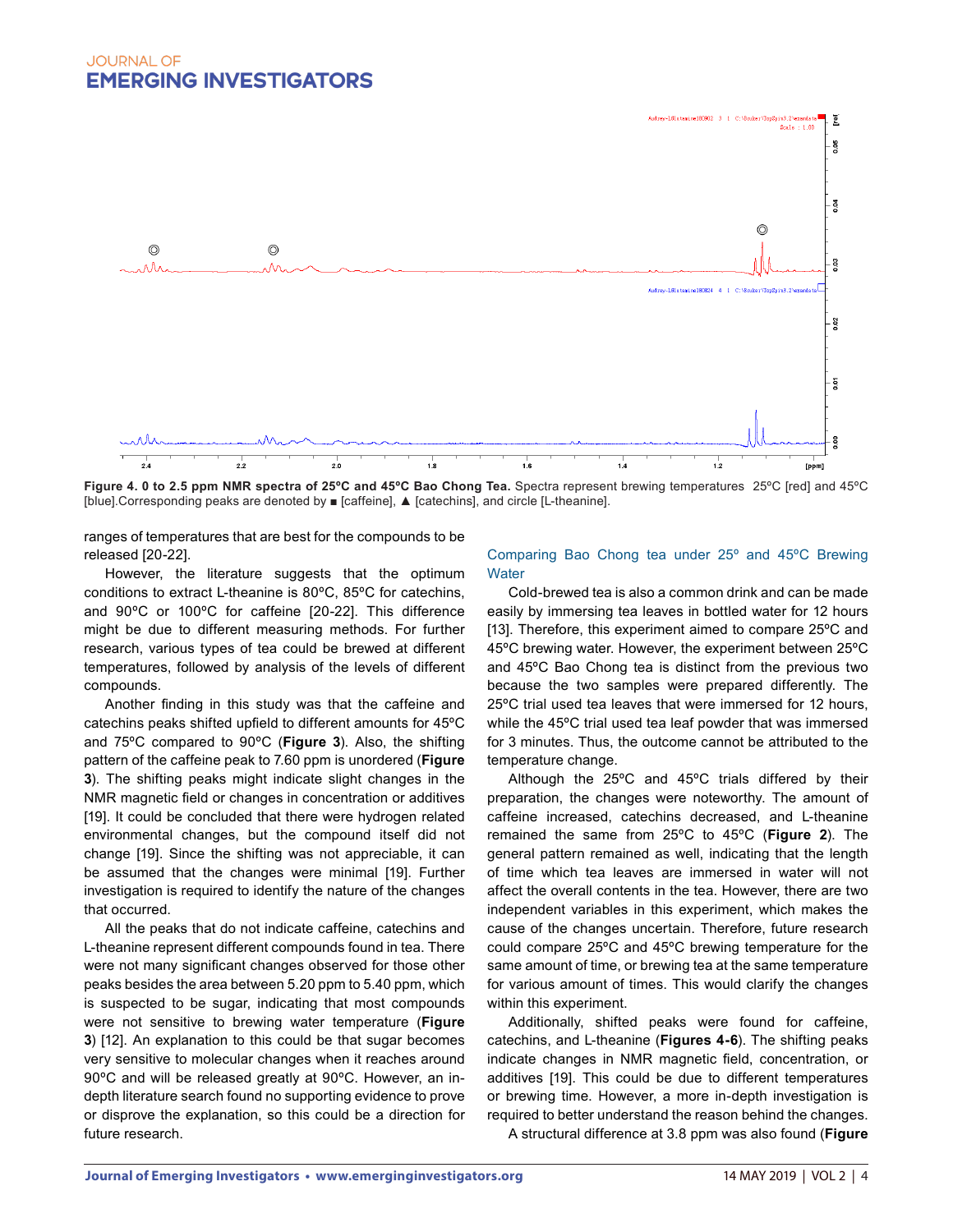

Figure 5. 3.1 to 4.0 ppm NMR of 25°C and 45°C Bao Chong Tea. Spectra represent brewing temperatures of 25°C [red] and 45°C [blue]. Corresponding peaks are denoted by ■ [caffeine], ▲ [catechins], and circle [L-theanine].





**5**). The compound was suspected to be caffeine or a type of catechin [12]. It is a conformational change, which means the changes in the environment have caused changes in shape of the macromolecule [23]. Although most of the changes seen in this experiment may be caused by external variations such as hydrogen related environmental changes, the compound at 3.8 ppm had structural changes because of its sensitivity towards temperature. This sensitivity might be due to the compound structure where the hydrogens in caffeine compounds are more widely spread compared to the unchanged L-theanine and are more easily affected by water

temperature.

Besides the limitations mentioned in previous sections, there are also possible errors within this research. Only one trial was conducted for each water temperature, and the lack of replication might lead to unidentified errors. The measurements made during the experiment might contain random errors because of the variable measurements, including the milligram balance, pipet, and the NMR machine. The temperature control during the experiment is unstable because it is controlled by a hot plate without a precise temperature and was monitored by a thermometer, causing the temperature of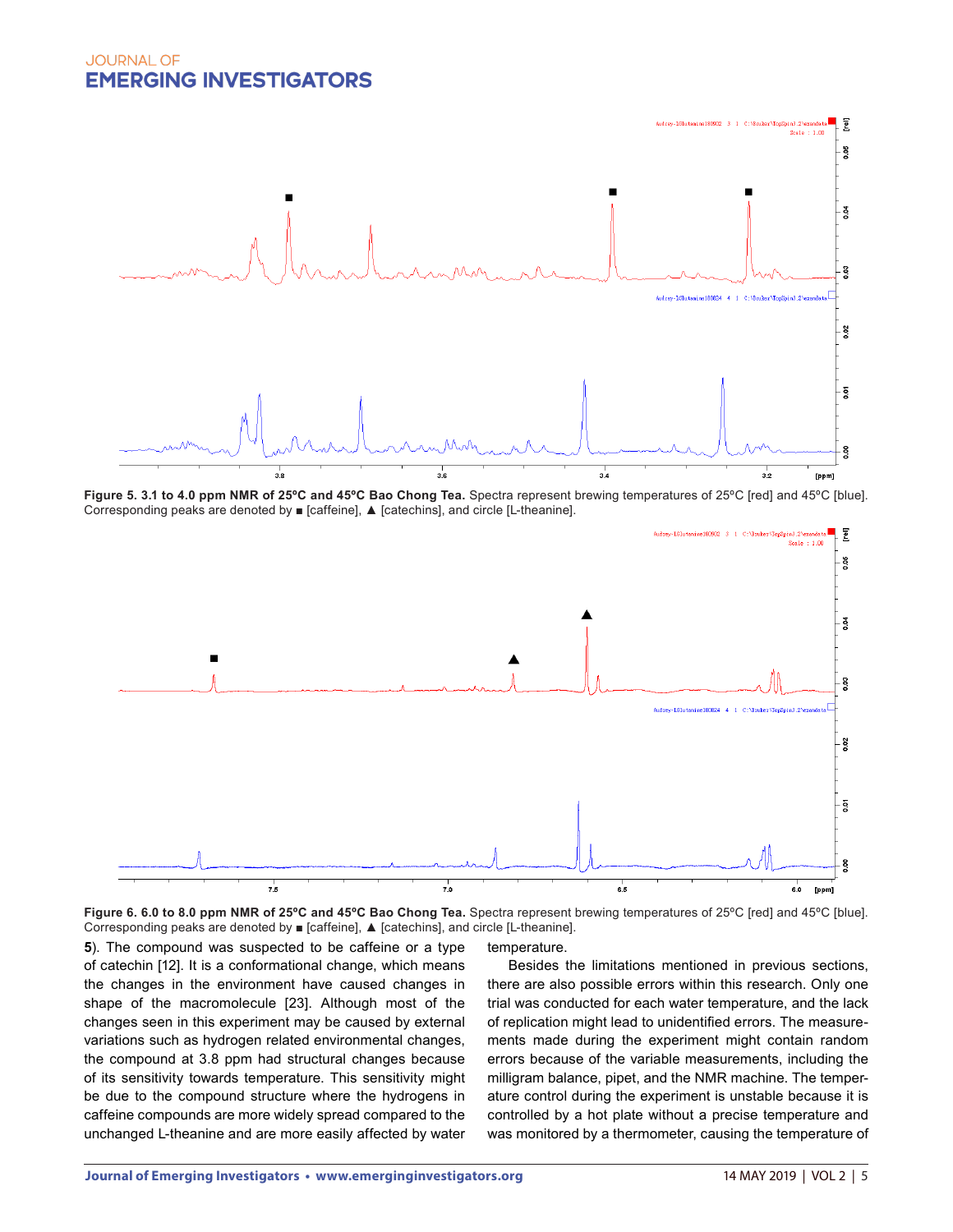the water to be variable. Therefore, a few improvements for future research include conducting more trials of the same temperature to ensure accuracy and reduce errors, using a hot plate with a temperature control along with a covered beaker, and other additions when brewing water to prevent heat loss. Another aspect to improve upon in future research is the NMR set up. NMR spectra can be highly accurate when all the sources of errors are properly addressed [24]. The getprosol would need to be set correctly to get the probe head and solvent to the corresponding acquisition parameter [25]. Moreover, the number of scans would need to be set appropriately to ensure the level of accuracy, and the relaxation times would need to be long enough for the spectrometer to adjust measurements in order to produce accurate results [24]. To ensure that the collected data was accurate, various setting conditions should be conducted and the results should be compared to ensure the outcomes are the same [24].

Specific future investigations could be performed on the basis of this research. Various brands of tea could be tested to investigate if the result is suitable regardless of the brand. Samples can be analyzed using other NMR techniques such as 13C-NMR or 15N-NMR or the two-dimensional nuclear magnetic resonance spectroscopy (2D NMR) to offer a more precise understanding of the structural change of caffeine, catachins and L-theanine. A more comprehensive investigation can be conducted by extracting the compounds in the tea for more accurate comparison. A brewing water temperature comparison could be conducted on different types of tea, for example, green tea or black tea. Also, the relationship between brewing time and the number of times tea leaves are brewed and the levels of chemicals that make up tea content can be investigated. Additionally, how the environmental conditions of tea farms affect chemical contents of tea could also be studied. Various types of compounds and their correlation with brewing water temperature, types of tea, brewing time could also be investigated. For example, specific types of catechins such as EGCG and ECG, various kinds of sugar, or flavanols such as kaempferol and quercetin glycoside [21], could all be future research topics.

In conclusion, drinking Bao Chong tea was suggested to be more beneficial than green tea or black tea as it has the highest content of the investigated compounds, where black tea has the lowest for all. Therefore, Bao Chong tea could be selected to drink if the consumer is looking to drink tea for its health benefits. Also, brewing water between 45ºC and 75ºC was suggested as the best for releasing caffeine, catechins, and L-theanine. Therefore, in the future, people could measure their tea brewing water temperature and make tea according to their desired beverages. Lastly, although a relationship between caffeine, catechins, and L-theanine and 25ºC and 45º C brewing water cannot be drawn directly, there are significant changes in the NMR results which require future investigation.

1 H NMR is a technology used to detect the different hydrogen environments in the compound [25]. By using NMR, the changes in compounds caused by the different brewing temperatures can be detected.

### Preparation for Tea Samples

Green tea, Bao Chong tea, and black tea leaves, depending on the experiment, were first ground into powder and 100mg was measured and transferred into an Eppendorf tube. Distilled water was added into a second Eppendorf tube and placed into a beaker with water and "cooked" on a hot plate for ten minutes after reaching the desired temperature (75ºC for tea type comparison and 45ºC, 75ºC, and 90ºC for temperature comparaison). 1.2 mL of cooked distilled water was taken from the second Eppendorf tube and added into the Eppendorf tube with tea powder as mentioned above, and the Eppendorf tube with tea powder was then put into the same beaker and "cooked" on the hot plate for three minutes. After that, the Eppendorf tube was removed from the beaker and put into a centrifuge for ten minutes. After centrifugation, 0.4 mL of the supernatant liquid was extracted and mixed with 0.1 mL of D2O in an NMR tube. NMR samples were vortexed for thirty seconds before being placed into a 500Hz NMR to be analyzed.

#### Preparation for Bao Chong tea under 25º C Brewing Water

An extra trial of 25ºC was prepared the day before the experiment. 1g of tea leaves was added to 600 mL of water for 12 hours [13].

#### The Use of NMR

To compare the different chemical contents of tea under various conditions, proton nuclear magnetic resonance spectroscopy (1 H NMR) was utilized. Access to this technology was provided by the Department of Chemistry at Academia Sinica. The set-up of NMR was as listed: the solvent selected as D2O, the acquisition time set as 0.5 per second, the number of scans set as 128, time domain data size set as 5000, and spectra width in hertz set as 5000.

#### NMR Peak Integration

After combining the NMR spectra, the magnifications were increased on a computer for measurements. A ruler was used to measure the length of the desired peaks. After that, peaks of the same temperature were divided by the smallest measure and written as a ratio.

**Received:** April 8, 2018 **Accepted:** February 28, 2019 **Published:** May 14, 2019

#### **REFERENCES**

1.Tadesse, Alemu et al. "Quantification of Total Polyphenols, Catechin, Caffeine, L-Theanine, Determination of Antioxidant Activity and Effect on Antileishmanial Drugs

#### **METHODS**